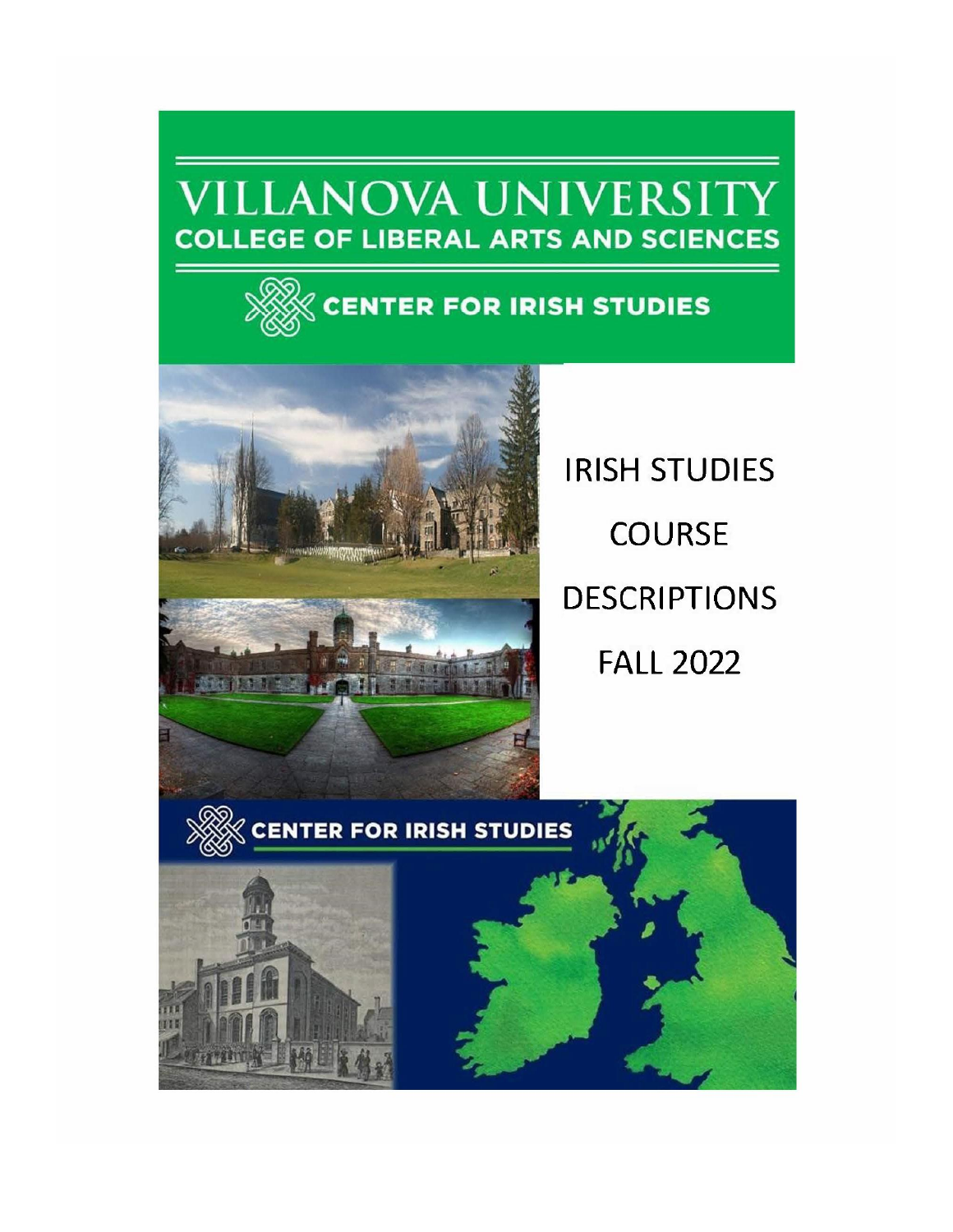# **Minor in Irish Studies**

The College of Liberal Arts and Sciences at Villanova University hosts the Center for Irish Studies. The minor in Irish Studies is open to students from all colleges, and our interdisciplinary program features courses from seven departments. Irish Studies faculty research and teach through a range of disciplines. The Center facilitates courses in anthropology, art history, economics, history, language studies, literature, philosophy, political science, studio art and theatre.

Fifteen credits are required to complete the minor, of which six credits are core requirements: a 3-credit literature survey in English and a 3-credit survey in History. Students may structure and focus five of the many Irish Studies electives into a unified program of study that works with the student's overall goals. The Irish language (Gaelic) two-course sequence can fulfill the College of Arts and Sciences language requirement. Study-abroad courses taken in Ireland may be used for the minor.

# **Major in Irish Studies**

Irish Studies offers a major as a specialization in the Department of Global Interdisciplinary Studies (GIS). The 31-credit major in Irish Studies provides an interdisciplinary and comparative approach to deepen students' understanding of the history, culture, religion, politics, literature, languages, and society of Ireland and produce an in-depth research thesis. Students may sign up for the GIS major and choose their Irish Studies (GIST) specialization through the Department of Global Interdisciplinary Studies in 36 Garey Hall. The GIS Chair and the Director of Irish Studies will work closely with students to develop individual interests, abilties, and career goals while fulfilling their major.

**All courses listed here are 3.0 credit unless otherwise noted.**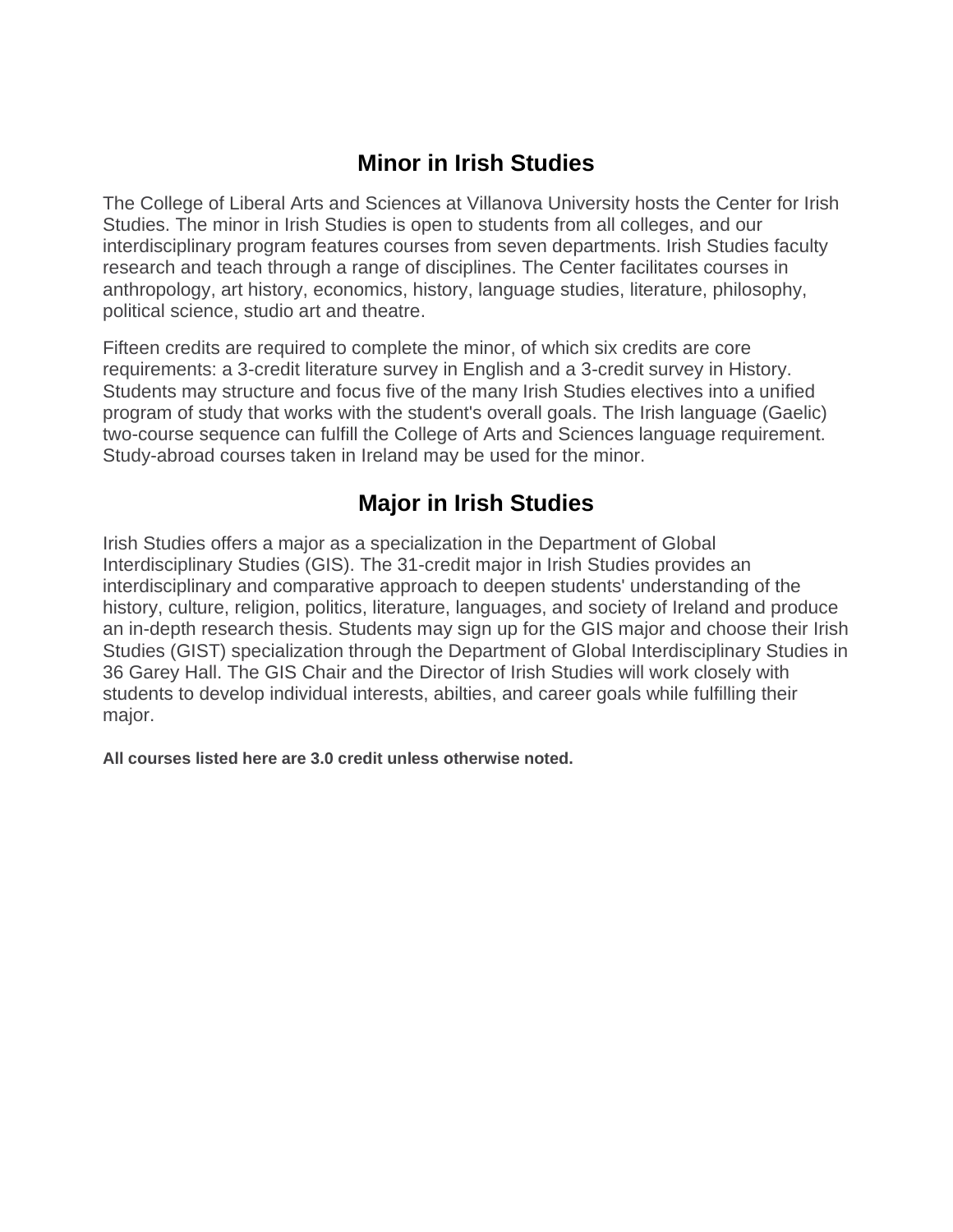# **Fall 2022 Course Descriptions**

### **ENG 2022-001: Writing Through Conflict TR 4:00pm-5:15pm Alan Drew**

*Writing through Conflict* explores the important role of creative writing in confronting, protesting, and engaging with socio-political conflicts. The goals of this course are to study the work of established American, Irish, and other international authors who focus their creative eye on socio-political conflicts in their many forms, from poverty and racism to war and atrocity, and use these models as guides for the student's own original creative writing. In this course students will examine the lens through which established writers view these conflicts, will analyze the elements of craft employed by those authors and poets, and use similar techniques in their own creative writing. Among the writers we will study are: Seamus Heaney, Glenn Patterson, Anna Burns, Claudia Rankine, Ta-Nehisi Coates, Yiyun Li, and Gabriel Garcia Marquez. Time in class will be divided between the discussion of readings, lessons concerning craft, directed writing exercises, and the workshopping of student work. This is not a lecture course, but rather a participatory experience that is essential to the success of the class. Regular attendance and active engagement is required.

As part of this course, students will have the opportunity to travel to Belfast, Ireland over Villanova's fall semester break to participate in an intensive creative writing conference. The students will have the opportunity to participate in writing workshops, readings, and symposiums at Queens University. Co-sponsored by Villanova's Program in Creative Writing and the Center for Irish Studies, and in conjunction with the Seamus Heaney Center at Queens University, this exchange will have a particular focus on exploring the legacy of The Troubles in Northern Ireland. Over a seven day period, students will engage in daily writing workshops with both Irish and American authors, take literary tours in Belfast, attend readings and creative writing symposiums in the evenings, and revise and share their work in a student showcase on the final night of the exchange.

\*There is a cost associated with the travel to Belfast. Please contact Professor Alan Drew [\(alan.drew@villanova.edu\)](mailto:alan.drew@villanova.edu) for more information. Prerequisites: ENG 2992 Attributes: Creative Writing, Irish Studies, Writing Intensive Requirement, Writing and Rhetoric

### **ENG 3616-001: Irish American Drama & Film TR 10:00am-11:15am Dr. Rena Potok**

This course will explore Irish culture, narrative and history through the lens of  $20<sup>th</sup>$  and  $21<sup>st</sup>$  century Irish and Northern Irish film. Our focus will be on iconic works including *The Field*, *Some Mother's Son* and *The Magdalene Sisters,* and more recent works of post-conflict Irish cinema, such as *Black '47, The Shore,* and *The Perished.* We will also view films by next wave Irish women directors*,* such as Cathy Brody's *Wildfire,* and *Stranger with a Camera* by Oorlagh George. Discussion topics will focus on Irish myths and legends; occupation, nationalism and rebellion; the Troubles; gender politics; religion and the church; and post-conflict culture. An additional focus will be on film adaptations of seminal Irish literary works: James Joyce's "The Dead," and Colum McCann's "Everything in This Country Must." Students will have an opportunity to develop a variety of writing projects, including film scene analysis, personal reflections; analytical arguments, and collaborative essays. We will supplement the films and literary texts with background readings in film studies, Irish mythology and history.

Attributes: Irish Studies, Diversity Requirement 1, Writing Enriched Requirement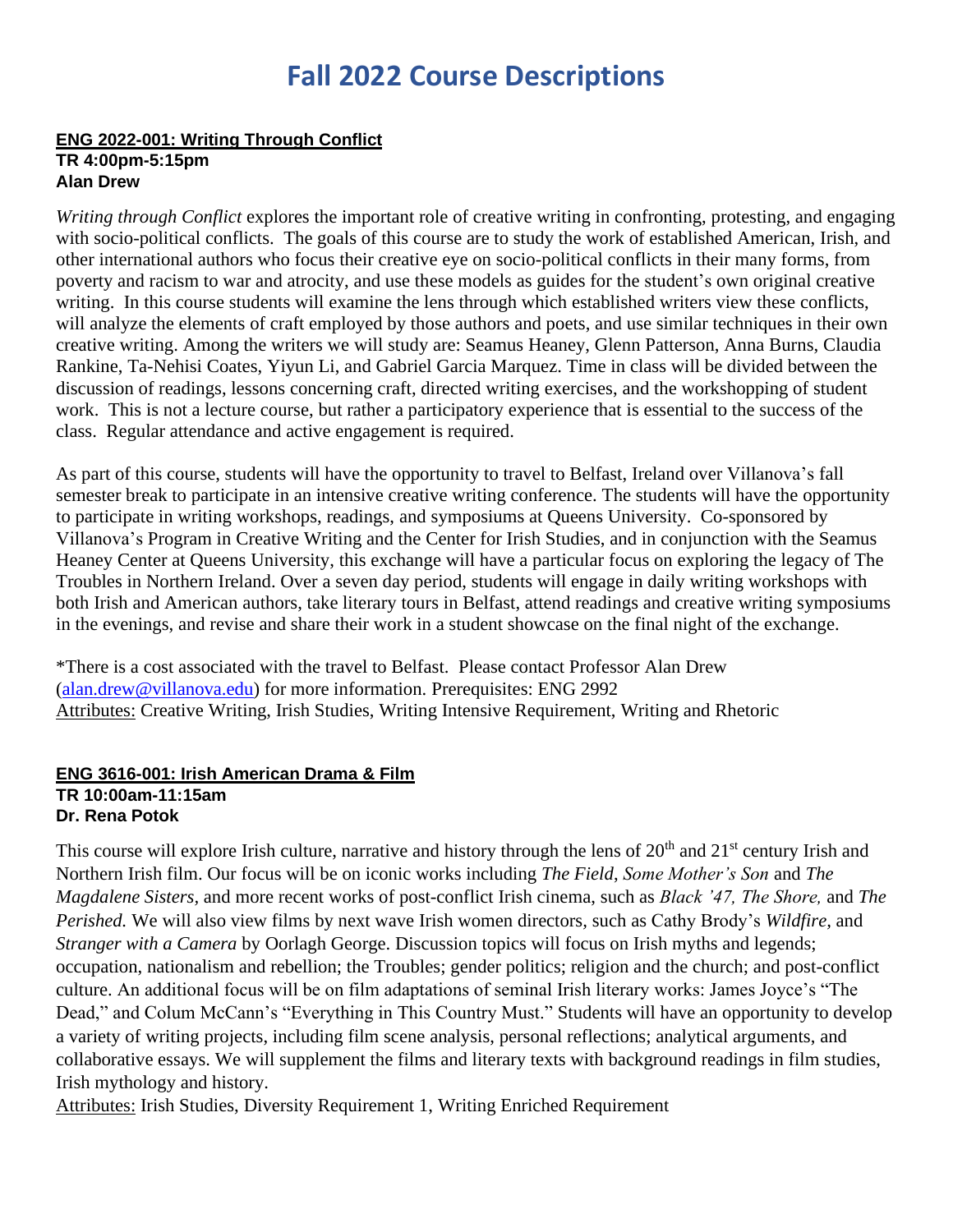### **ENG 3680-001: Narratives of Northern Ireland TR 4:00pm-5:515pm Dr. Jennifer Joyce**

The Troubles in Northern Ireland, beginning in the late 1960s and lasting almost thirty years, claimed more than 3,500 lives. The political conflict and violence between unionists—mainly Protestant, who want Northern Ireland to remain British—and nationalists—primarily Catholic, who favor the idea of an Irish state encompassing the island as a whole—touched nearly every aspect of life in Northern Ireland. This seminar will examine contemporary literary and cinematic responses to the atrocities of these recent Troubles in Northern Ireland and look at the various responses to peace and ongoing reconciliation. Late twentieth and early twentyfirst century voices represent a range of varied backgrounds who are considered astute observers of the political atmosphere; writers including but not limited to Seamus Deane, Colette Bryce, Seamus Heaney, Sinead Gleeson, and Owen McCafferty. Lisa McGee's TV show *Derry Girls* and Kenneth Branagh's film *Belfast* also offer important contributions. By critically reading these works, we will draw conclusions about the ways in which conflict and peace ultimately shape community, and in doing so, we will come to a fuller understanding of Irish identity.

Attributes: Irish Studies, Peace & Justice

# **HIS 3216-001: Ireland Since 1800 TR 2:30pm-3:45pm Dr. Craig Bailey**

This course provides students with an introduction to Irish history, with a particular focus on the development of Irish history and identities from the nineteenth to the early twentieth century, an important and formative period which is generally referred to as "Ireland under the Union". The role of violence in the making and representation of Irish histories and identities serves as the overarching theme for the course.

The course consists of four units. The first unit, Early Modern Ireland, establishes the background and context necessary to understand and evaluate later developments. The major issues and events covered include the formation of ethnic and religious identities and the conflicts between developing groups in the 16th and 17th centuries, and the conditions in the 18th century that led to political union with Britain in 1800.

The second unit, Pre-famine Ireland, examines the conditions of everyday life in the early 19th century and the structures and institutions that shaped them. We will consider the lives of the poor, the rise of rural or "agrarian" violence, the expansion and limits of the state in Irish society, Catholic struggles for equality and the development of a national system of education.

Unit 3 looks at two major factors that impacted Ireland in the middle of the 19th century, the Great Famine and migration. In addition to examining the crisis of the famine, we will also investigate the responses to it, including migration, and the ways that the relationships between famine and migration have contributed to narratives about Irish identity.

The final unit covers the post-famine period to the early twentieth century. We will follow the tortuous path of Irish nationalism as it developed over this period and consider how its collision with what is known as "unionism" shaped the conflicts of the early twentieth century that eventually resulted in the partition of Ireland.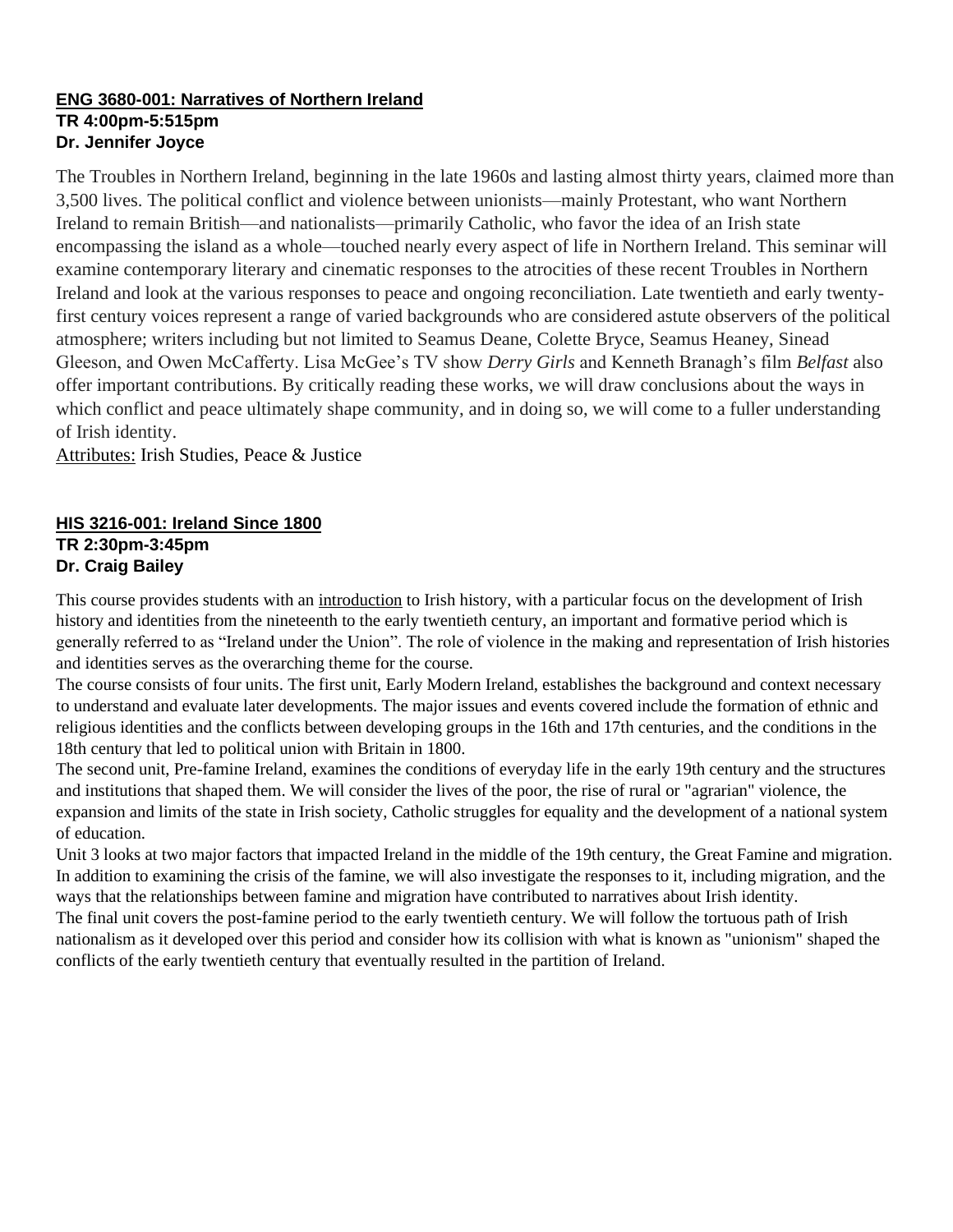#### **IS 1111: Introductory Irish Language I MWF 8:30am - 9:20am / R 8:30am - 9:45am OR MWF 10:40am - 11:30am / R 11:30am – 12:45pm (Two Sections) Fulbright Language Instructor**

Groundwork in Irish (Gaelic), including oral proficiency, aural comprehension and reading knowledge; for students beginning the study of the language. Supplementary language laboratory work on Irish culture and practicing spoken Irish. Successful completion of the course sequence, IS 111 and IS 1112, satisfies the language requirement for the CLAS. Taught by a Fulbright language instructor from Ireland. 4.00 credits. Counts toward the Irish Studies minor.

#### **IS 1121-001: Intermediate Irish Language I TR 2:30pm-3:45pm Fulbright Language Instructor**

Review of grammar and vocabulary in Irish (Gaelic). Recitations, readings and oral drills. Suplementary language laboratory work. Prerequisites: IS 111 and IS 1112 4.00 credits. Counts toward the Irish Studies minor.

# **PHI 2470-001: Irish Thought and Literature MW 4:45pm-6:00pm Dr. William Desmond**

Ireland is well known for its poets and writers but what of its thinkers? In the past Ireland has also been called "the island of saints and scholars" but again what of its thinkers? Thomas Duddy's book *A History of Irish Thought* (2002) offers us helpful resources to address this question. This course will explore some of the main thinkers in the Irish tradition. It will consider whether there is a distinctive style (or perhaps styles) of Irish thought, whether there is a plurality of traditions that yet exhibit distinctive marks. The relation of reason (science) and religion is a major concern in Irish tradition(s). So also is the importance of poetry for the Irish mind. Thinkers to be considered will include Scotus Eriugena, John Toland, George Berkeley, Edmund Burke. We will also look at the explorations of thought in some writers of literature, figures such as Jonathan Swift, James Joyce, William Butler Yeats, Samuel Beckett, Patrick Kavanagh and Seamus Heaney. Some time will also be given to a poet considered to be the major modernist poetry writing in the Irish language: Séan Ó Ríordáin. The course will conclude with a consideration of some recent Irish thinkers in the 20<sup>th</sup> century, including Iris Murdoch, William Desmond, and Richard Kearney. Themes to be explored in selected texts include:

- a. (e)migrant thought: the reality of leaving home, and going into exile, either voluntarily and enforced, has been a recurrent reality and theme in Irish writing. What do migration and emigration say about thinking about exile? What is the meaning of exile as religious chosen, as opposed to being forced on one by economic and political oppression and necessity?
- b. intimate/local knowing and universal reason: in Irish history the English as colonizers were thought to be more representative of a universal reason while the local Irish were more particular, somehow at the edges of this universal. We will explore this condition more deeply.
- c. exile and home: the condition of "being between" between one's first home and the need to build a second home away from home. What is it to remember the first home, and make a new home in the New